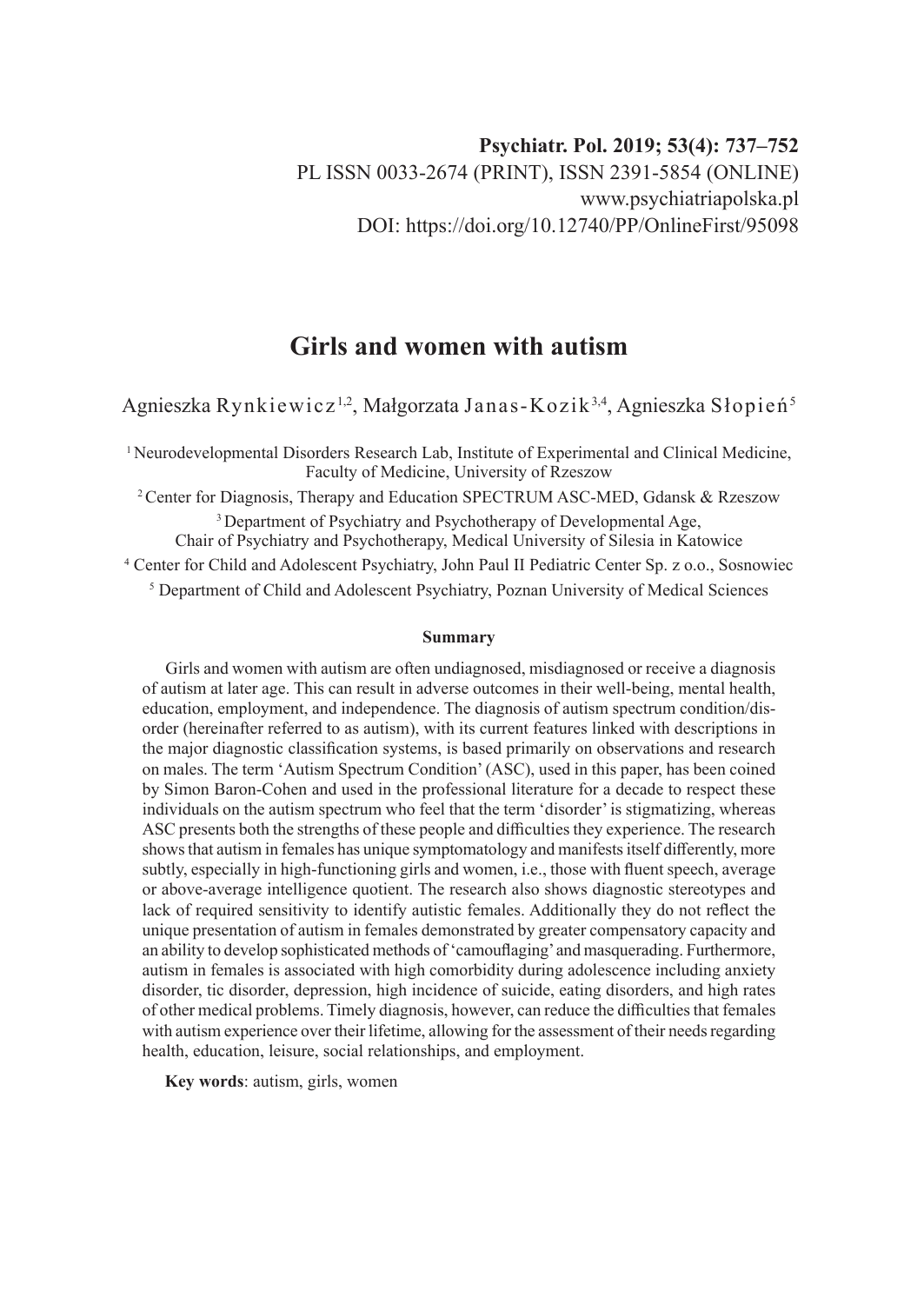# **Introduction**

Autism spectrum condition (ASC)/disorder (ASD), henceforth autism [1, 2], is diagnosed more frequently in males than in females with the sex ratio varying from 4:1 to 2.0–2.6:1 and is influenced by a number of biases [3]. Most clinicians agree that there is a sex effect in the prevalence and symptomatology of autism [4] and that high-functioning females can pretend not to show autism, which is a phenomenon called "camouflaging" [5], and already described in autobiographies published by women with ASC. It is hypothesized that females may require a greater abnormalities at the genetic level in order to develop autism [6], referred to in the literature as the 'female protective effect'. Females with autism hide complex social confusion and sensory struggles [7], which they also report as exhausting and disorienting. Females with autism have a higher rate of comorbid conditions such as anxiety, tic disorder, depression or eating disorders and are often misdiagnosed, diagnosed late in life, or may never come to clinical attention at all [8]. Most diagnostic assessments are based on research with males with autism and are not sensitive enough to clinical presentations of females with autism, allowing females with autism to 'slip through the diagnostic net'. As a result, sex-specific diagnostic assessment tools may need to be considered [9]. Females with autism are prone to abuse and sexual victimization and even those who are high-functioning need substantial support to become healthy and independent adults [10].

The authors use the term 'Autism Spectrum Condition' (ASC), which has been coined by Simon Baron-Cohen to respect these individuals on the autism spectrum who feel that the term 'disorder' is stigmatizing, whereas ASC presents both the strengths and difficulties of these people [1, 2]. ASC is interpreted as a state of being or the condition of health. A mental disorder is a syndrome characterized by clinically significant disturbance in an individual's cognition, emotion regulation, or behavior that reflects a dysfunction in the psychological, biological, or developmental processes underlying mental functioning. Mental disorders are usually associated with significant distress or disability in social or occupational activities [1, 2, 11]. The separation of the majority of mental disorders in the DSM-5 or ICD-10 was made mainly for practical reasons related to medical, social or legal proceedings. The authors of these classifications use the more general term 'disorder' to avoid any doubts in comparison to the term 'disease' or 'illness'. The concept of 'mental illness' has been given a different meaning than disorder in Polish legal system. People suffering from 'mental illness' have greater access to free health services, and it is possible to treat some of these patients without their consent. Furthermore, the disease entity characterizes with specific causes, symptoms and course which have been officially recognized by a team of specialists. Despite the different connotations of these terms, they are often used interchangeably [1, 2].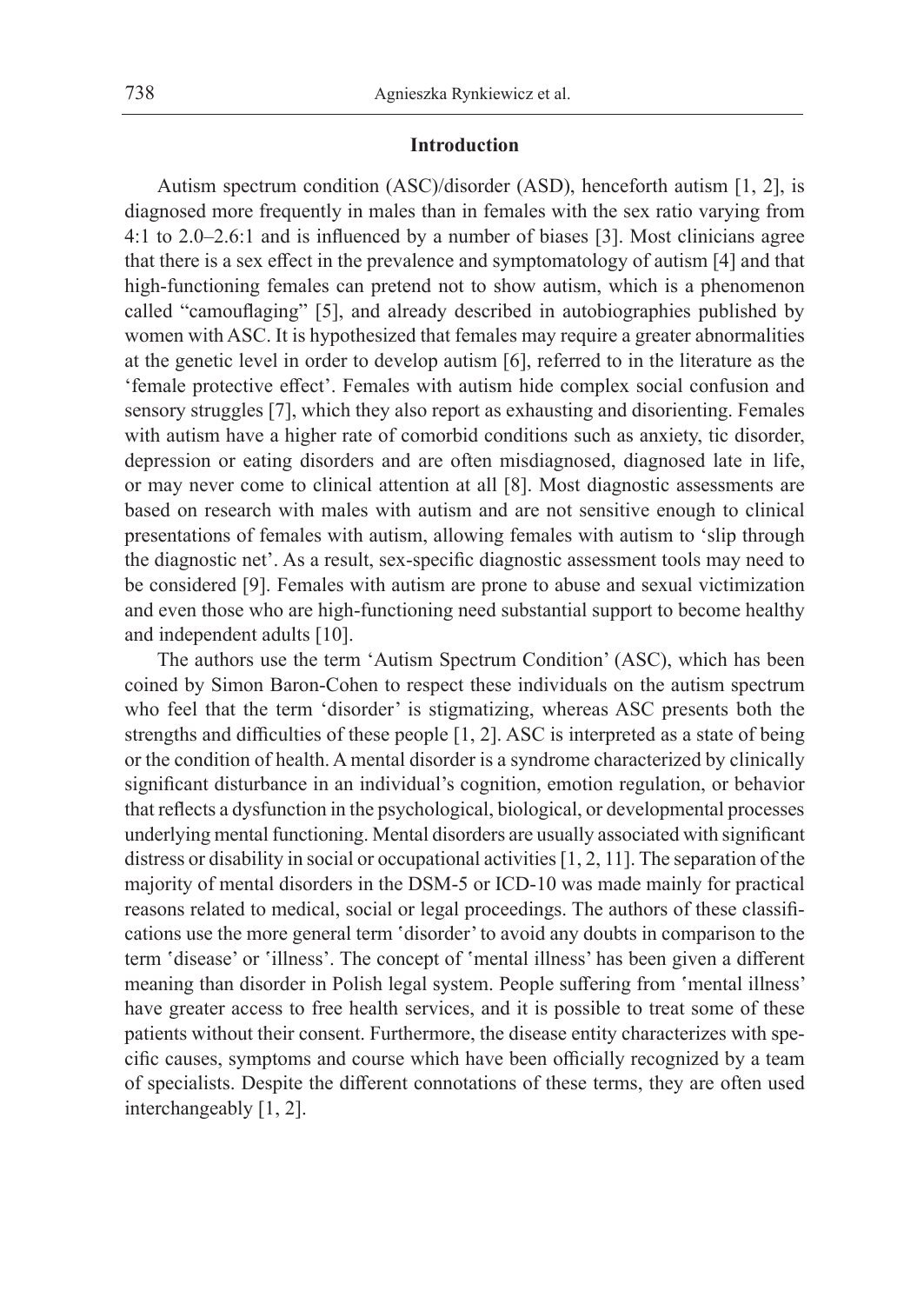# **Females with autism – diagnostic criteria and assessment instruments**

The DSM-5 diagnostic criteria [11] present internationally agreed core characteristics of autism. However, the absence of clear autism biomarkers, a very heterogeneous nature of this condition and variances in its phenotypic expression increases an ongoing debate on these criteria and how autism is defined. This debate has been intensified even more by recent research on sex differences in autism.

The assessment of autism is based on observation of social and communication behavioral characteristics alongside with developmental history. These observations are influenced not only by sex but also by presence or absence of the comorbidity like intellectual disability, depression, anxiety, ADHD, epilepsy, tics, etc. [2]. There is a growing evidence suggesting that there are true sex differences in autism [12] and many different factors need to be taken into account when considering the diagnosis of ASC in females [3, 5]. The sex biases include not only how autism is traditionally defined but also the biases in standardized diagnostic instruments and existing research methodology [3, 9]. Many research use not only the variety of diagnostic outcome measures but also have no comparative control groups of both sexes without neurodevelopmental difficulties [4, 13]. These differences in methodology make it hard to compare the studies.

A diagnosis of autism in girls and women is additionally impacted by developmental, psychological, social and cultural influences [14]. More recently the concept of unique phenotype of females with autism has been widely discussed [15, 16]. This unique phenotype is particularly relevant in high-functioning girls and women who are skilled at camouflaging, masquerading and compensating for difficulties which stem from their autism [17]. Girls and women with autism, as opposed to boys and men with autism, have stronger desire to have social relationships, to have friendships, to be amongst their peers. High-functioning females with autism have less impaired behavior in play, have sometimes even superior imaginative abilities and very rich fantasy world in comparison to males with this condition. They are more skilled at observing and imitating typical developing peers and mimicking their behaviors. Girls and women with autism have less stereotyped, restrictive and repetitive behaviors and their particular topics of interest are not traditionally linked with ASC in the cultural, social and developmental context. At the same time the diagnostic criteria are traditionally constructed on a male stereotype and do not take this unique pattern of behaviors of females with autism under consideration. Scottish Intercollegiate Guidelines Network confirms the clinical need for acknowledging that girls and women with autism may present with subtle or qualitative differences in their autism symptoms and level of impairment [18].

Currently available standardized diagnostic instruments such as the *Autism Diagnostic Observation Schedule*, both ADOS and ADOS-2 [19, 20], *Autism Diagnostic Interview-Revised* (ADI-R) [21] and the *Social Communication Questionnaire* (SCQ)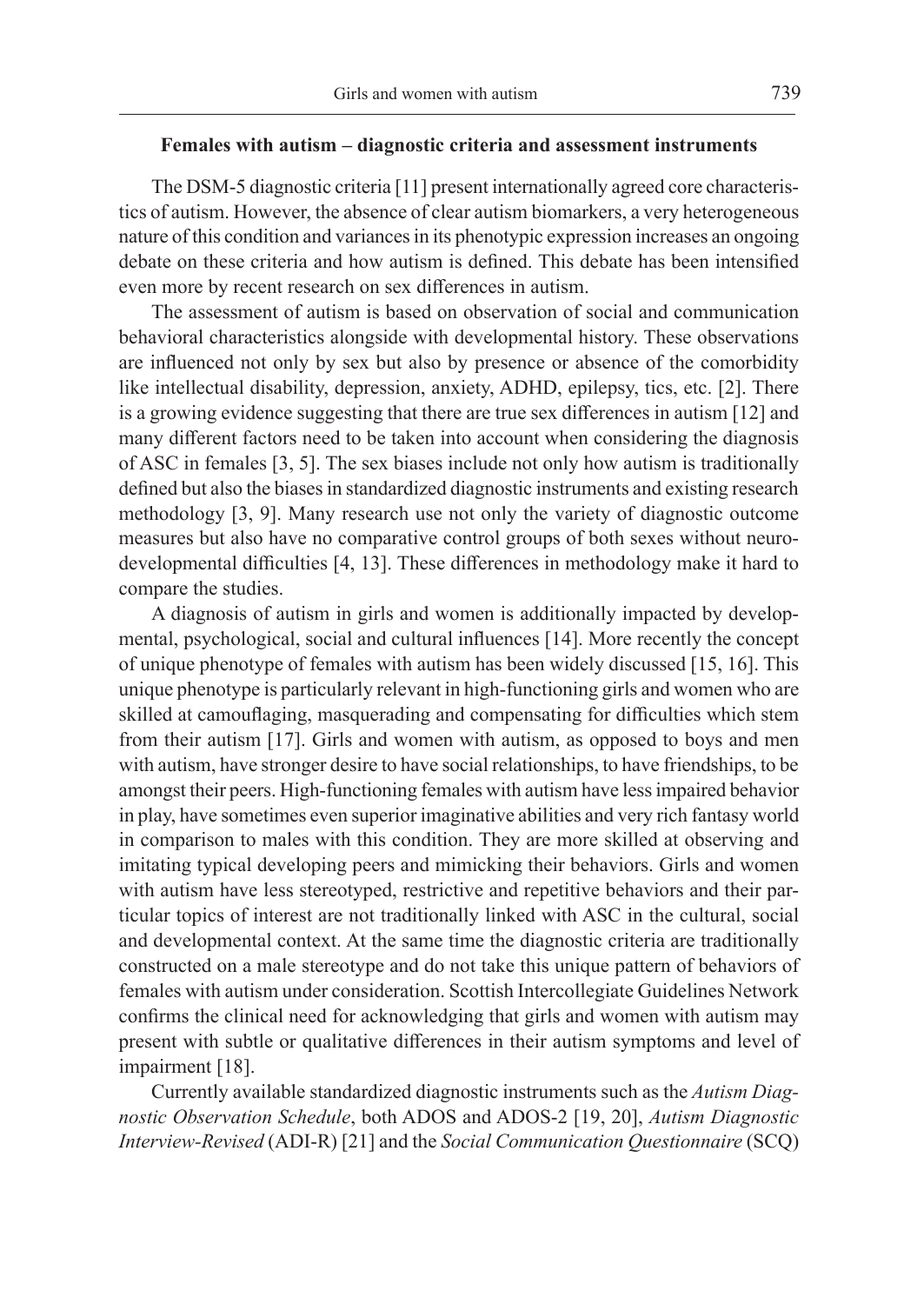[22] are not sensitive enough to identify traits of autism in females [5, 8, 9, 13, 16]. These diagnostic instruments have been developed based upon research done with predominantly male samples. Moreover, standardization samples for these assessment tools tend to be predominantly male thus questioning the statistical accuracy and validity of these instruments in females with autism [16]. This all adds to under-recognition of autism in girls and women and let the females with this condition 'slip through the diagnostic net'.

# **Mood and anxiety disorders**

Emotional problems common in ASC adolescent girls and women may lead to the development of anxiety disorders and depression [3]. Recurrent depressive disorder (50% of patients) is the most commonly diagnosed disorder in this population of patients, although some authors suggest that the symptoms of bipolar affective disorders are equally frequent or even more common [23]. Hedley and Uljarević [24], in their systemic literature review, observe that the prevalence of suicidal thoughts among ASC individuals ranges from 11 to 66% and suicidal attempt numbers account for 1% to 35%. Some premature deaths in ASC population are caused by suicide of a patient (0.31%), and this percentage is higher than in a general population (0.04%). This risk is significantly higher in individuals with no accompanying mental disability. Anxiety disorders, which include social anxiety disorder, generalized anxiety disorder, panic disorder, agoraphobia and obsessive-compulsive disorder, are similarly common (50% of patients) among autistic children and youth [23].

# **BD, ADHD and tic disorder in girls and women with autism**

According to the DSM-5, autism spectrum disorder (ASD)/autism spectrum condition (ASC) [1, 2], together with attention deficit hyperactivity disorder (ADHD) and tic disorder (TD) belong to a group of neurodevelopmental disorders. This means that they occur in childhood and do not withdraw after 18 years of age, yet some symptoms may disappear or be insufficiently intensified to meet the criterion.

Bipolar disorder (BD) is classified in the group of affective (mood) disorders. The diagnostic difficulty in the case of these disorders in developmental period as such, and in ASC in particular, in girls and later in women results from the following reasons:

- 1) there is no biomarker to confirm the diagnosis, which concerns autism, ADHD, BD, and tic disorder;
- 2) there are no girls/women diagnosed with autism or their number is still too small in scientific research studies to compare the results between the two sexes;
- 3) current criteria and diagnostic tools in autism (ASD/ASC) are to a great extent created on the basis of the male picture of autism, which does not take into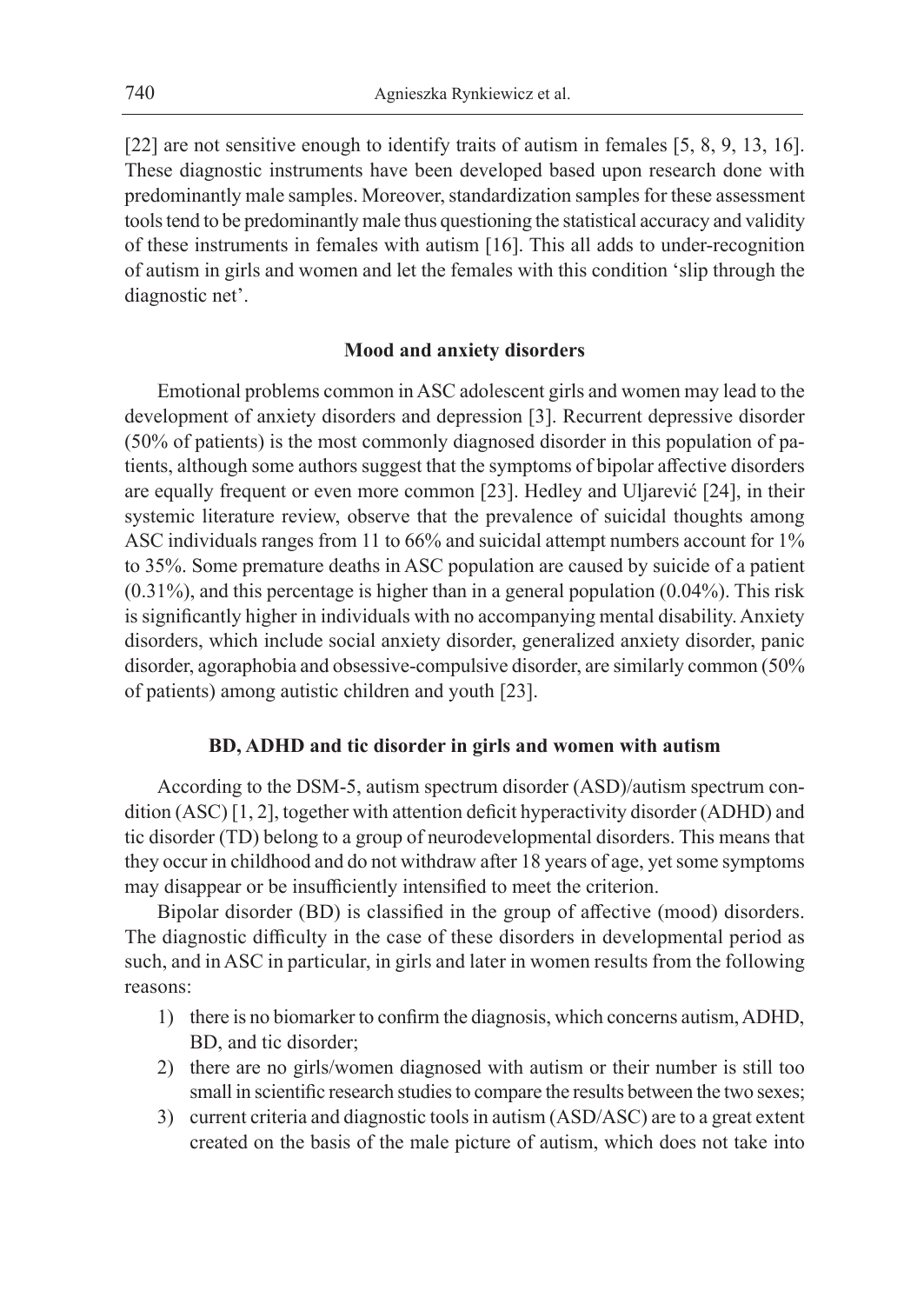account numerous significant and different features and behaviors characteristic for girls/women with autism;

- 4) extremely diverse methodology of scientific research studies, which makes it difficult to compare the results and conclusions among particular studies;
- 5) it is only possible to carry out a retrospective interview from parents/guardians, which is burdened with a recall bias;
- 6) limited usefulness of reporting symptoms by a small patient is commonly acknowledged;
- 7) the symptoms of autism, ADHD and BD may overlap;
- 8) comorbidity of these disorders is commonly acknowledged;
- 9) ADHD may affect the development of BD and the other way round;
- 10) symptoms overlapping (ADHD and BD) or a wrong interpretation of ADHD, BD and autism symptoms.

The diagnostics of autism remains a challenge for clinicians, in particular when divided into sexes. It is especially visible in women, which results in the observed 4.5-times higher prevalence of autism in men [25]. However, this prevalence is frequently questioned by many scientists who focus on the subject of intersexual differences in autism and at present it is quoted at the lower level of 2.0–2.6:1 [3, 9]. One of the reasons of the diagnostic challenges is comorbidity of other disorders and diseases in the course of autism  $[2, 16]$ . This often leads to the exclusion of certain features characteristic for the autism spectrum disorder or to a change in a prior diagnosis of autism. The second phenomenon applies to about 10% of patients who received their diagnosis before the age of 8, regardless of sex. A population-based study conducted by Lundström et al. in 2015, covering the parents of all twins born between 1992 and 2001 ( $n = 19,130$ ), showed that autism with no co-existing disorders was found in less than 5% of cases [26]. Studies conducted by Stadnick et al. [27] in 2017 found that a significant percentage of children diagnosed with ASD also met the criteria for ADHD or anxiety disorder. The literature also provides data confirming the frequent co-existence of BD and ASD [25, 27, 28]. In his review paper, Frias et al. [29] found the frequency of comorbidity of ASD and BD to be between 11 and 30% of studied children. They also found a link between the co-existence of BD and anxiety disorders (around 54%) and ADHD (around 48%). Put in the context of their co-existence with autism, this may suggest the existence of common pathogenetic factors for the above listed disorders.

In a study conducted by Borue et al. [28] around 8% of children diagnosed with BD also met the criteria for ASD diagnosis; moreover, they also found in this group an increased risk for co-existence of ADHD and the obsessive-compulsive disorder (OCD). Such significant differences in the frequency of ASD and BD comorbidity may result from the different clinical pictures of bipolar disorder in this group of patients. Boure et al. [28] notes that in children suffering from autism, BD symptoms have an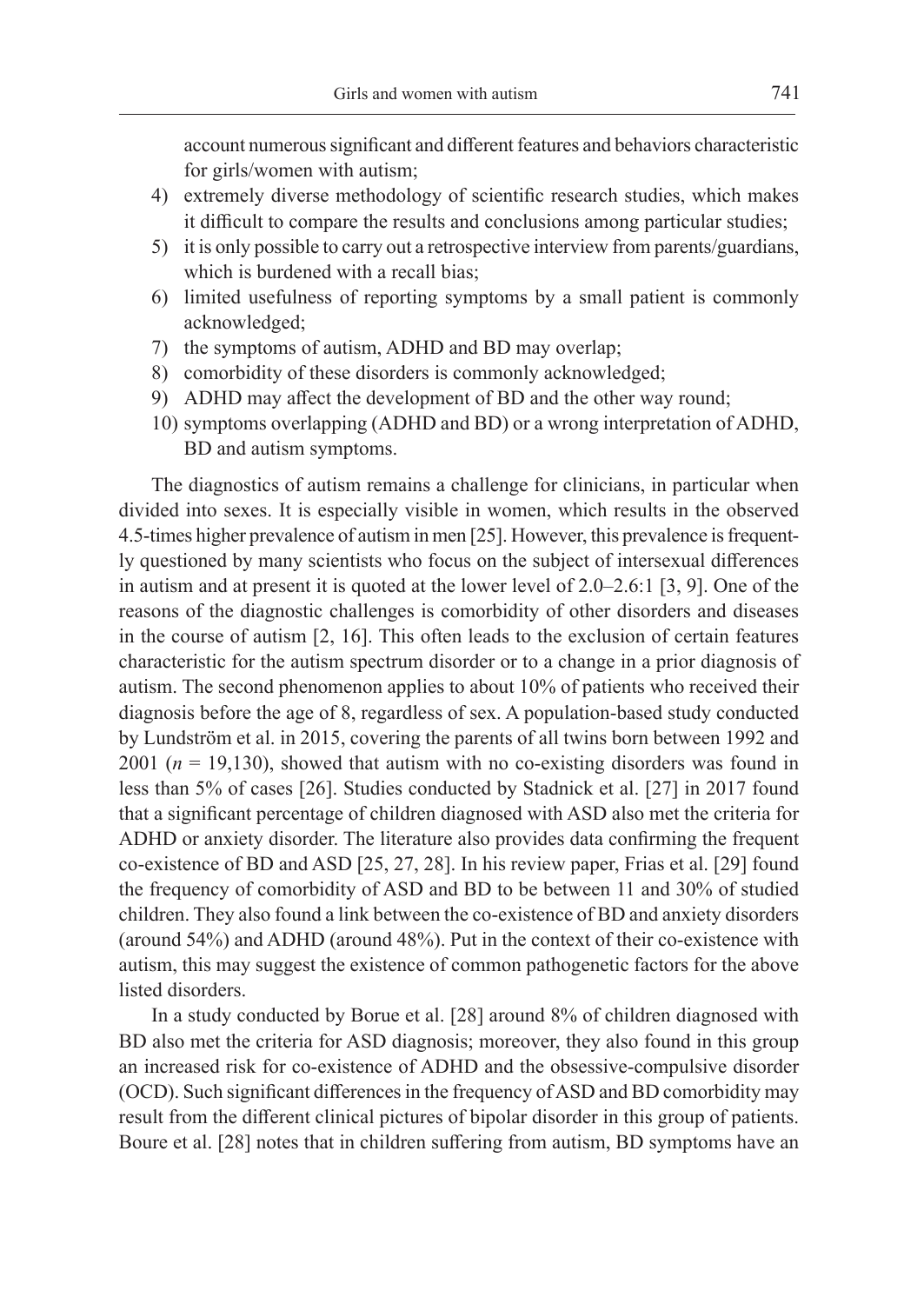earlier onset and are often characterized by mixed episodes and additional impairment in functioning. The clinical picture may also show increased dispersibility of attention, racing thoughts, depressed mood, social withdrawal, and lower mood reactivity than in children diagnosed with BD exclusively.

Despite increased interest in studies on autism, especially among adolescent girls and women, studies on the co-existence of autism and BD are very limited. Most studies cover mixed groups with no sex-specific analysis. A rare exception is a study by Wu et al. [25], which covered 7,077 boys and 1,487 girls and was conducted – among others – to assess the frequency of comorbidity of different psychiatric disorders in autism. Among girls, the increased risk of comorbidity was found only for ADHD (OR  $= 2.14$ ; 1.42–3.21) and not for BD.

A study by Baron-Cohen et al. [30] covered 447 pupils (mean age: 11 years, girls-boys ratio: 1:5), out of which 280 were diagnosed (based on ICD-10) with 'autism', 141 with 'autism spectrum disorder' and 26 with 'Asperger syndrome'. They found the Tourette Syndrome (TS) to be present in 6.5% of population, which was found to be higher than the contemporary risk for the general population. Moreover, they found 24.4% of studied children (109 children) to show vocal and motor tics of varying degree, despite not having met the diagnostic criteria for TS. According to the authors, with the fluctuating nature of tics in the course of TS in mind, this may mean that the prevalence of 6.5% is underestimated. Baron-Cohen et al. found a total of 34% of children to present different types of tics, which may suggest that children diagnosed with autism experience tics more often than the general population but they are disregarded in the diagnostic process in the context of autistic symptoms [30].

The studies before 2000 covering the Swedish population found a clear link between Asperger Syndrome (AS) and TS [31]. Tourette syndrome diagnosis was established for 20% of children with Asperger syndrome, and almost 80% of children were found to experience chronic motor or vocal tics of varying degree. Other studies found that around 10% of children diagnosed with Tourette syndrome also met the diagnostic criteria for AS, which was also confirmed in a literature review paper by Gillberg and Billstedt [31] where the comorbidity of AS and TS was assessed to be 8%.

Canitano and Vivanti [32] also studied this issue in a group of 105 children diagnosed with autism spectrum disorder. The studied group consisted of 94 boys and 11 girls, mean age of 12 years (SD±3.9 years). The methodology of this study concentrated on the differentiation between tics and stereotypies, which resulted in increased specificity of the results when compared with earlier studies. The presence of tics was found in around 22% of children (*n* = 24), 12 of which (11%) met the criteria for Tourette syndrome. Chronic motor or vocal tics were found in 4 girls (36% of girls participating in the study) and in 20 boys (21.2%). However, the authors did note that the increase in the observed tics was correlated with the degree of mental impairment, which was also found to be the case among mentally impaired children with no diagnosis of autism.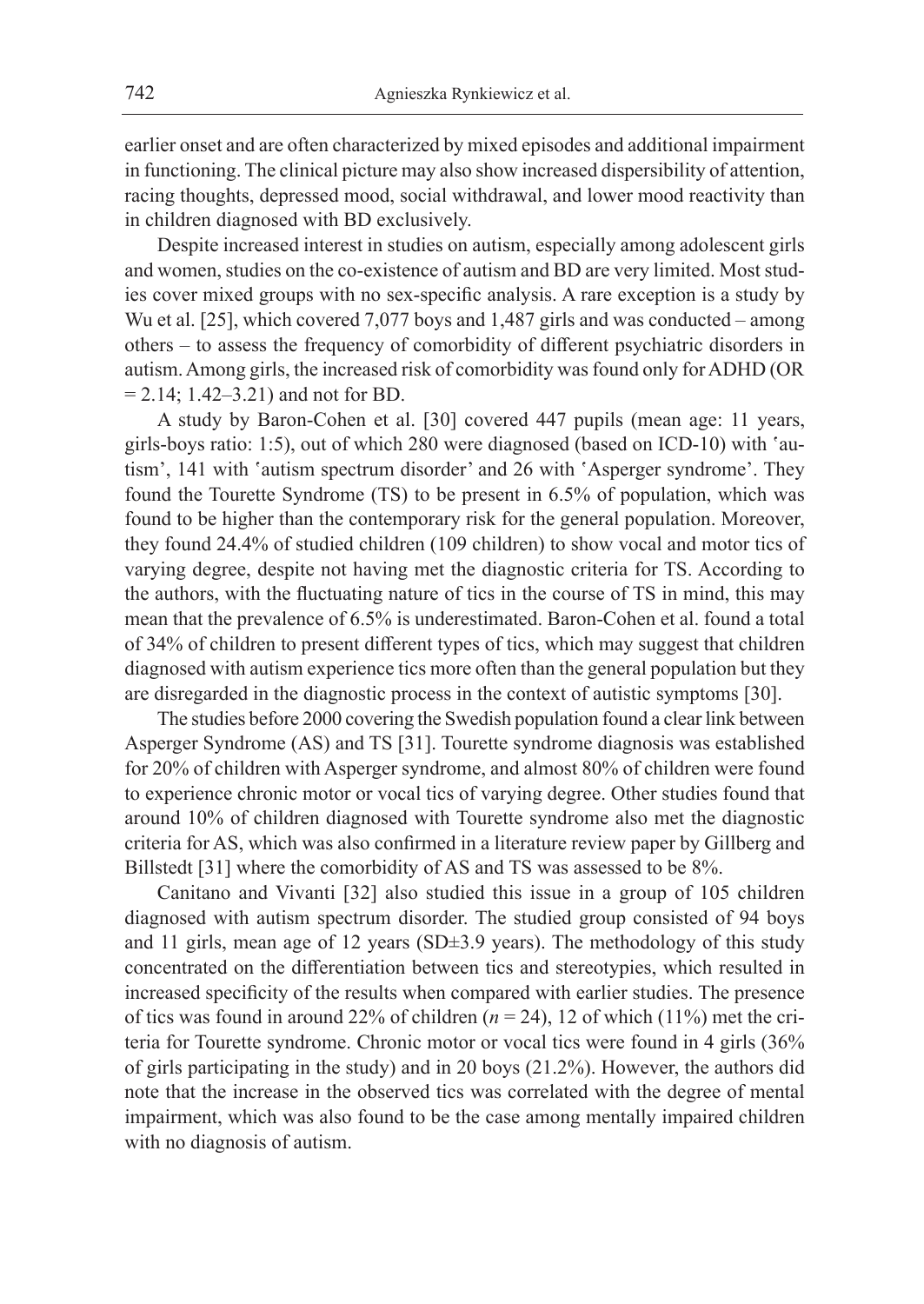Simonoff et al. [33] conducted a literature review of studies on links between autism and other neuropsychiatric disorders and found the comorbidity of ASD and chronic motor or vocal tics to be around 9%, and 4.8% for TS. Another literature review, conducted by Kalyva et al. [34], found that only two new original studies were published in the English speaking community after 2010. One of them was a study conducted by Pringsheim and Hammer [35], which included 114 children with chronic motor or vocal tics, in which the authors found the comorbidity of autism spectrum disorder to be 12.59%. The second one was a study by Gjevik et al. [36] in which the comorbidity of Tourette syndrome was  $8\%$  ( $n = 11$ ) in the group of 71 children diagnosed with autism spectrum disorder. Based on a comprehensive literature review going back to 1986, Kalyva et al. [34] found the comorbidity of tics and ASD to be around 4–5% in studies of large populations and 9–12% in the case of properly designed studies of smaller populations. In studies on small populations, the comorbidity of tics and ASD could be as high as 77%. All this shows that there is probably a significant pathogenetic relationship between tics and ASD, which requires further scientific investigation.

Darrow et al. [37] analyzed 313 children and 241 adults diagnosed with Tourette syndrome, as well as 10 children and 224 adults without a diagnosis of TS. 64.5% of the studied individuals ( $n = 545$  persons) were boys and men, while in the Tourette syndrome group of children they constituted  $81.6\%$  ( $n = 294$ ), and  $66.8\%$  ( $n = 161$ ) among adults. In this study, the comorbidity of TS and ASD was found to be 22.8% in children diagnosed with TS, and 8.7% among adults. In the entire TS group, the prevalence of ASD features was 18%. At the same time, the coexistence of autism features among individuals without a diagnosis of TS was 3%. In the group of patients with coexisting features of autism and TS, 3.9% were women and girls, while in the TS group with no autistic features women constituted 21.2%. No statistically significant differences were observed between sexes in terms of prevalence of ASD and TS comorbidity. At present, the literature does not provide sufficient studies focusing on the analysis of girls in terms of comorbidity of tics and autism. The only study found in the process of analyzing available literature which undertakes a detailed analysis in terms of sexes was a study conducted by Canitano et al. [32]. However, it should be mentioned that the study incorporated a very small group  $(n = 11)$ , which makes the obtained results unreliable. Darrow et al. [37] mention a proportion of women in the TS+ASD and TS-ASD groups, yet, they do not provide detailed distributions or demographic profile of women and only mention that there are no significant differences between the sexes.

The issue of ADHD and autism comorbidity is significant from the perspective of both clinicians and scientists. Before 2013, this area did not arouse such interest. This resulted mainly from the structure of four previous editions of the DSM which excluded a possibility of formulating a diagnosis of both these disorders simultaneously. This limitation was eliminated in the 5<sup>th</sup> edition of DSM in 2013, which enabled comprehensive studies on comorbidity of these two neurodevelopmental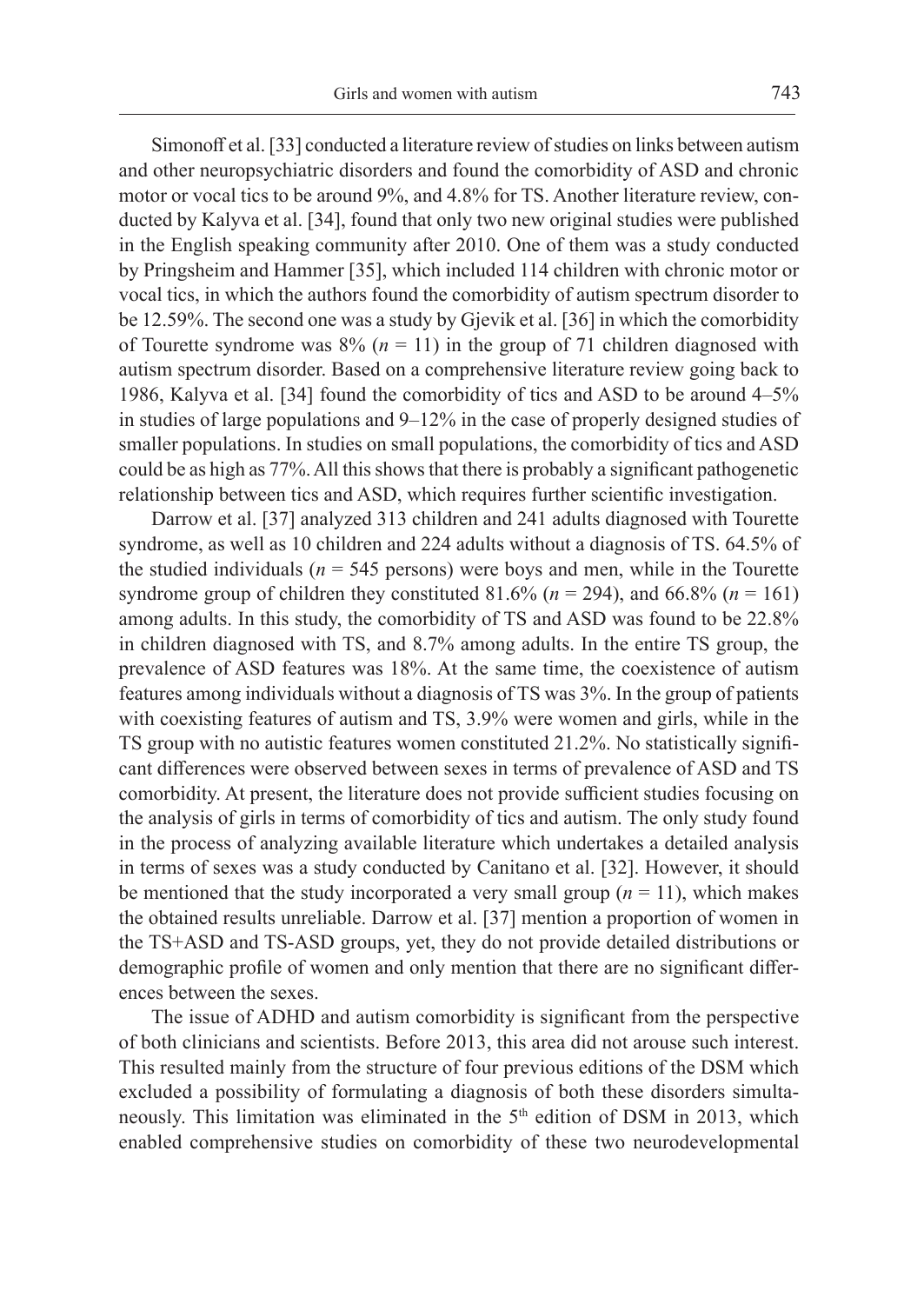disorders [38]. However, despite the aforementioned, since 2003 there have been publications which analyze the presence of ADHD features in children with autism spectrum disorder. In the available sources of that period, the prevalence of ADHD is estimated to be 52–68% in children with ASD [39]. One of the more interesting research studies of that period was published by Holtmann et al. [40]. It was carried out on 182 children who met the criteria for autism diagnosis. 41 girls and 141 boys with the mean age of 10.5 years were analyzed. To assess the ADHD features the Child Behavior Checklist questionnaire was applied. In the course of the statistical analysis, it was observed that autistic girls with co-existing symptoms of psychomotor hyperactivity with attention deficit significantly more often manifested behavior that beached the law, while boys manifested a greater degree of anxiety as well as depressive features. At this point, Holtmann et al. pay attention to the fact that the results may suggest much greater deficits in terms of planning and executive functions in these girls and also that the results may be burdened with interpretation bias, as the parents of these children expect their daughters to behave in a more socially acceptable way than their sons [40].

Another study, conducted by Sinzig et al. [39], was based on the group of 83 children diagnosed with autism, including 13 girls and 70 boys. In the entire population, 53% of patients met the ADHD criteria according to DSM-IV – in the group of girls it was  $46\%$ , and boys  $-54\%$  ( $p > 0.05$ ). However, a vast disproportion between sexes should be taken into consideration, as well as an objectively low numerical force of girls. In a study conducted by Van Der Meer et al. [41], the group of 644 children aged between 5 and 17 years were recruited in a random way from the population-based study *Biological Origins of Autism* (BOA). The participants were divided in terms of manifested clinical symptoms into three study groups and a control group. The first group, consisting of 109 subjects, included patients diagnosed only with ADHD. The second group, consisting of 59 subjects, included ADHD and autistic features. The third group, consisting of 58 persons, included autism with ADHD features. The control group included 418 neurotypic children. The lowest percentage of girls – 13.8% — was in the third group. In the second group it was 18.6%, while in the first one it was 33.9%. Such distribution of sexes may first and foremost result from great difficulties in diagnosing autism in girls. It is also worth noting that this study does not include persons with autistic features with no accompanying features of ADHD. In a study conducted by Taylor et al. [42], parents of 5,356 pairs of twins filled in questionnaires to assess autistic and ADHD features referring to the period between 8<sup>th</sup> and 12<sup>th</sup> year of age of their children. A total of 2,551 boys and 2,805 girls were analyzed. The analysis revealed that the presence of ADHD features at the age of 8 was a statistically significant predictor of occurrence of features of autism spectrum disorders. What is interesting, an inverse dependency was not observed. In the analysis in terms of sexes, the authors described a considerably stronger relation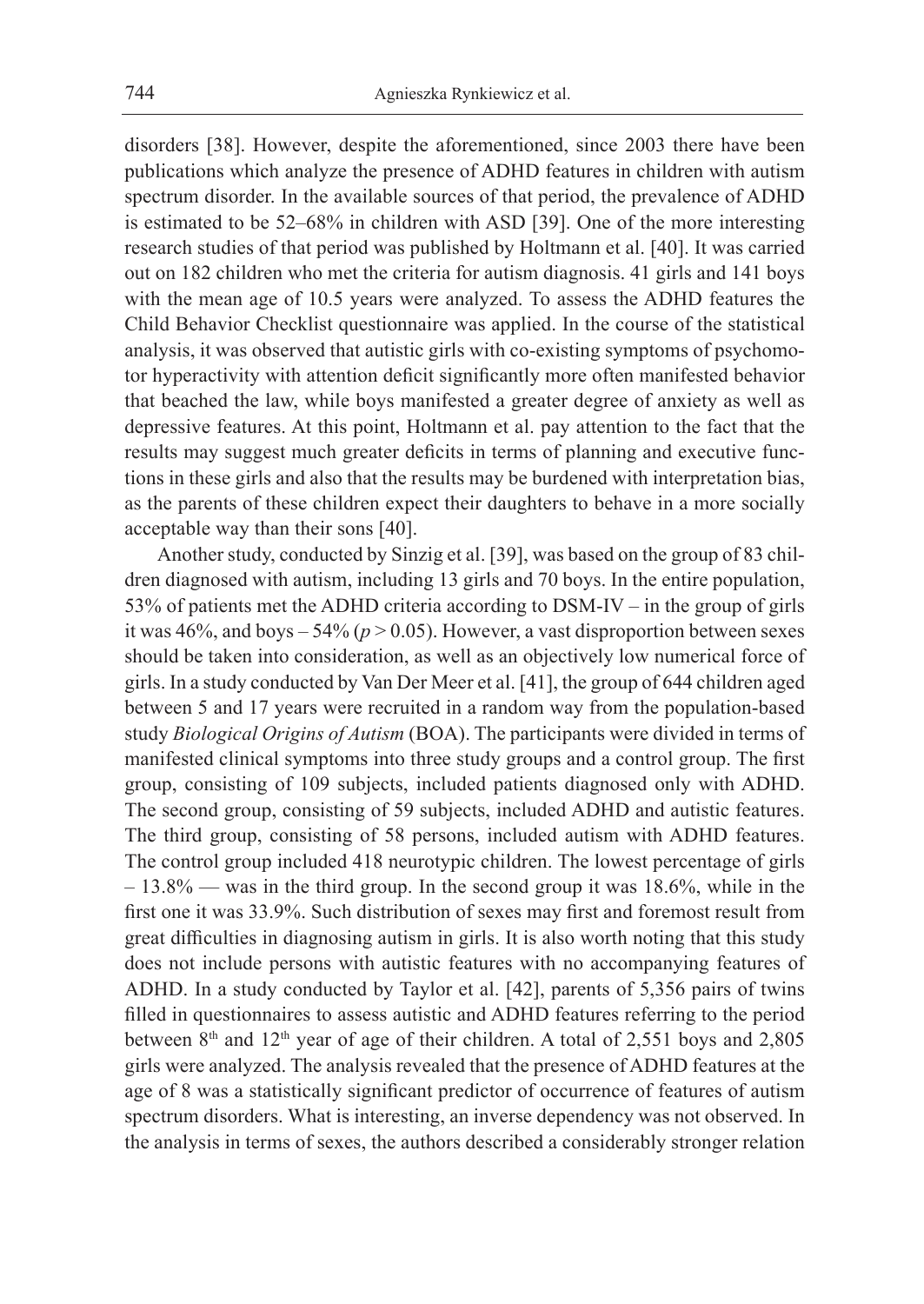between autistic features and ADHD features for boys ( $r = 0.41$ ;  $p < 0.05$ ) than girls  $(r = 0.23; p < 0.05)$ .

In a study conducted by Miodovnik et al. [43] in 2015, based on a group of 1,451 children diagnosed with autism, the history collected from the guardians revealed that for 47.9% of the studied patients a diagnosis of ADHD was formulated in the past. In 313 children (20.9%) the ADHD diagnosis preceded autism (in this group, girls constituted 12.4% of the population), in 392 (27%) a diagnosis of both ADHD and autism was made simultaneously (in this group, girls constituted 11.2% of the population), while in 746 (51.4%) – only autism was diagnosed. In 42% of girls  $(n = 112)$ the coexistence of ADHD and autism was diagnosed, while in boys this percentage was 50.08% ( $n = 596$ ). The analysis of data collected on the basis of phone interviews revealed that comorbidity of ADHD and autism reached up to  $10\%$  ( $n = 1,952$ ) of the entire studied population. Similar results were obtained by Jensen and Steinhausen [44] in a retrospective study on the group of 14,825 patients diagnosed with ADHD, where 12.4%  $(n = 1,842)$  of children met the ADHD criteria. In the group of girls, the coexistence of both disorders was observed in 9.2% (*n* = 282), while in boys in 13.3%  $(n = 1,560)$ . Zablotsky et al. [45], in the questionnaire study, found the percentage of children diagnosed with autism at the level of 13% in the group of 2,464 children diagnosed with ADHD.

Available studies focused on comorbidity of ADHD and autism are scarce and are mainly represented in the form of questionnaire and retrospective studies. On the basis of the analysis of the available literature it can be concluded that in the group of patients with autism spectrum disorder, the prevalence of ADHD is approximately 20%. In the group of ADHD patients, autism is present in approximately 10–13% of patients. The frequency of comorbidity of ADHD and autism is slightly lower in girls than in boys.

## **Eating disorders in girls and women with autism**

The authors of scientific papers as well as clinicians concerned with ASC female patients stress the possible relation between autism and eating disorders (ED), particularly anorexia nervosa (AN). The first researcher to notice a potential link between ASC and AN was described in 1980s by Christopher Gillberg [46]. The author noted that a few female cousins of ASC boys were diagnosed with AN.

Both ASC and AN are characterized by the presence of obsessive, limited and repetitive patterns of behaviors and interests, predisposition to strict routines, difficulties with social interactions including social isolation and significant difficulties with social communication. However, the rate of ASC and AN occurrence varies between men and women with AN being significantly more prevalent in women. In ASC individuals the symptoms are present since early childhood, yet AN patients develop the first symptoms typically in adolescence period or early adulthood. The apparent partial convergence of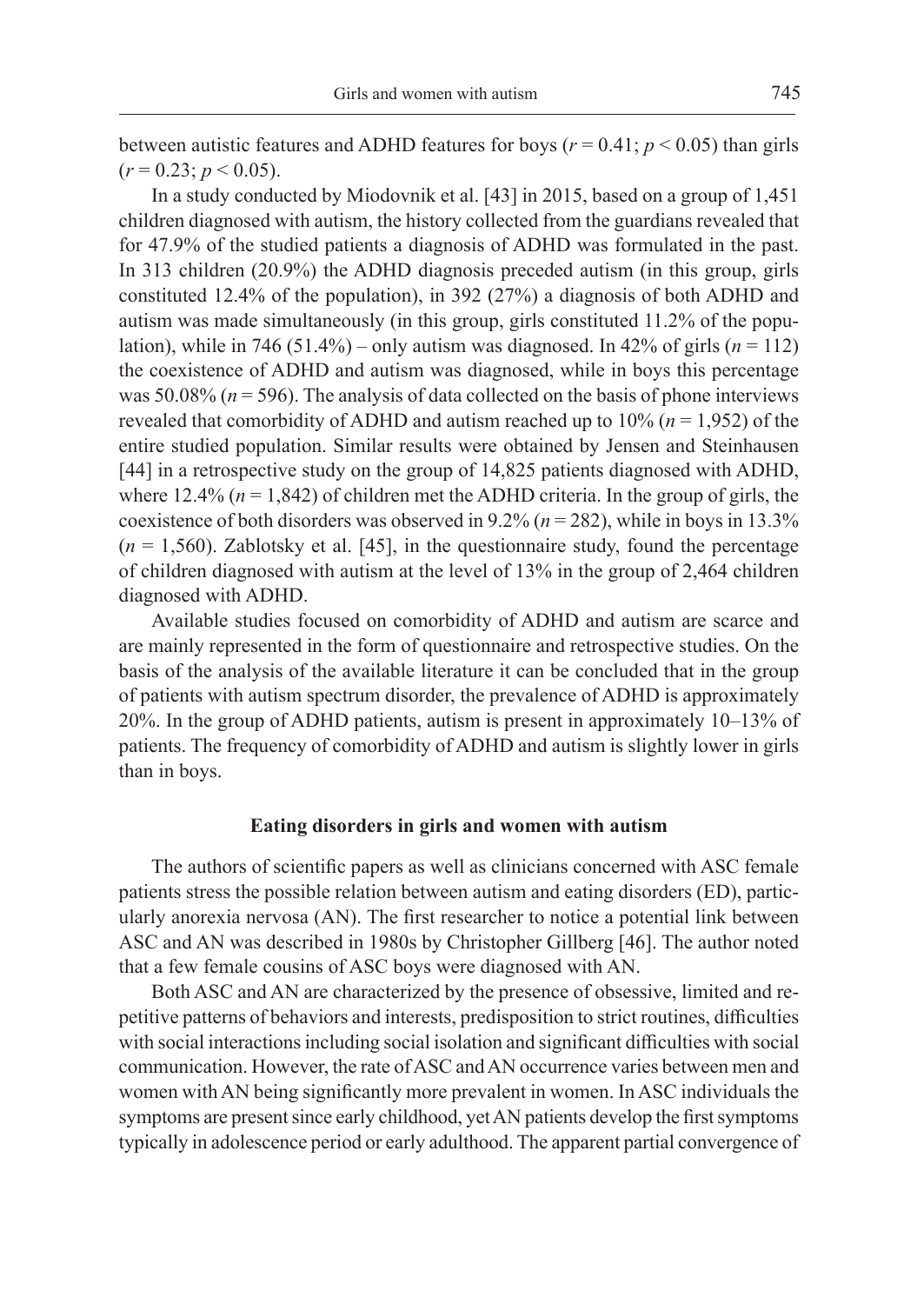ASC and AN symptom profiles pose several questions for researchers and clinicians, such as whether they are two different conditions, whether AN may be an atypical presentation of ASC, and therefore should be included in autism spectrum [47].

ASC individuals often present atypical or disturbed patterns of eating, as well as food related behaviors and habits. These include atypical sensory sensitivity, food refusal, limited diet variety and associated significant dietary limitations. Bandini et al. [48] showed that selectiveness in food intake in ASC individuals in early childhood is also present in adolescence period. In another study, Karjalainen et al. [49] indicated that in the group of young adults and adult patients with neurodevelopmental disorders abbreviated as ESSENCE (Early Symptomatic Syndromes Eliciting Neurodevelopmental Clinical Examinations), ADHD and/or ASC in comparison with general population the overrepresentation of ED symptoms may be observed. ED gender ratio among the study population was 2.5:1, which significantly differentiates this group from general population, in which for every 8–10 women with a diagnosed AN or bulimia nervosa (BN) there is one man with this diagnosis. Moreover, the authors observed that young adults or adults with ADHD focused more on thinking about calories and dissatisfaction with their body than ASC patients. Bölte et al. [50] showed that some patients with ASC (28% in the study group) had a low body mass and their BMI was 5 percentile or lower.

However, other publications demonstrate the occurrence of ASC symptoms in AN patients as well as in patients with other eating disorders. Dell'Osso et al. [51] reported that the patients with various eating disorders, including AN (both subtypes), BN and binge eating disorder (BED) have autistic-like features and in comparison with control group demonstrate more subthreshold symptoms of ASC. Researchers emphasize that ASC and AN cognitive and behavioral profiles are similar in many aspects. Adult women with AN compared with control group obtain higher scores in abbreviated version of the Autism Spectrum Quotient (AQ-10), yet Westwood et al. [52] in their paper demonstrated that 23.3% of adult female subjects with AN obtained the scores above cut-off point in for ASC in the ADOS-2. The previous systematic reviews indicated ASC overrepresentation in AN population [53]. However, with further exploration of this subject more doubts have come to light, which require further explanation in order to understand the stipulated relations between ASC and AN.

Westwood et al. [54] emphasized that multiple previous studies lack sufficient information regarding patient's development, including the factors exacerbating hunger and ASC symptom evaluation is solely based on the results obtained on the basis of the AQ questionnaire (self-assessment questionnaire, the Autism Spectrum Quotient), which makes the interpretation of the results very difficult. Therefore, the authors recommend more accurate assessment of ASC symptoms in future studies. Moreover, the researchers indicate many limitations and methodological differences in previous papers as well as the multiple scope of tools [55]. Previous studies often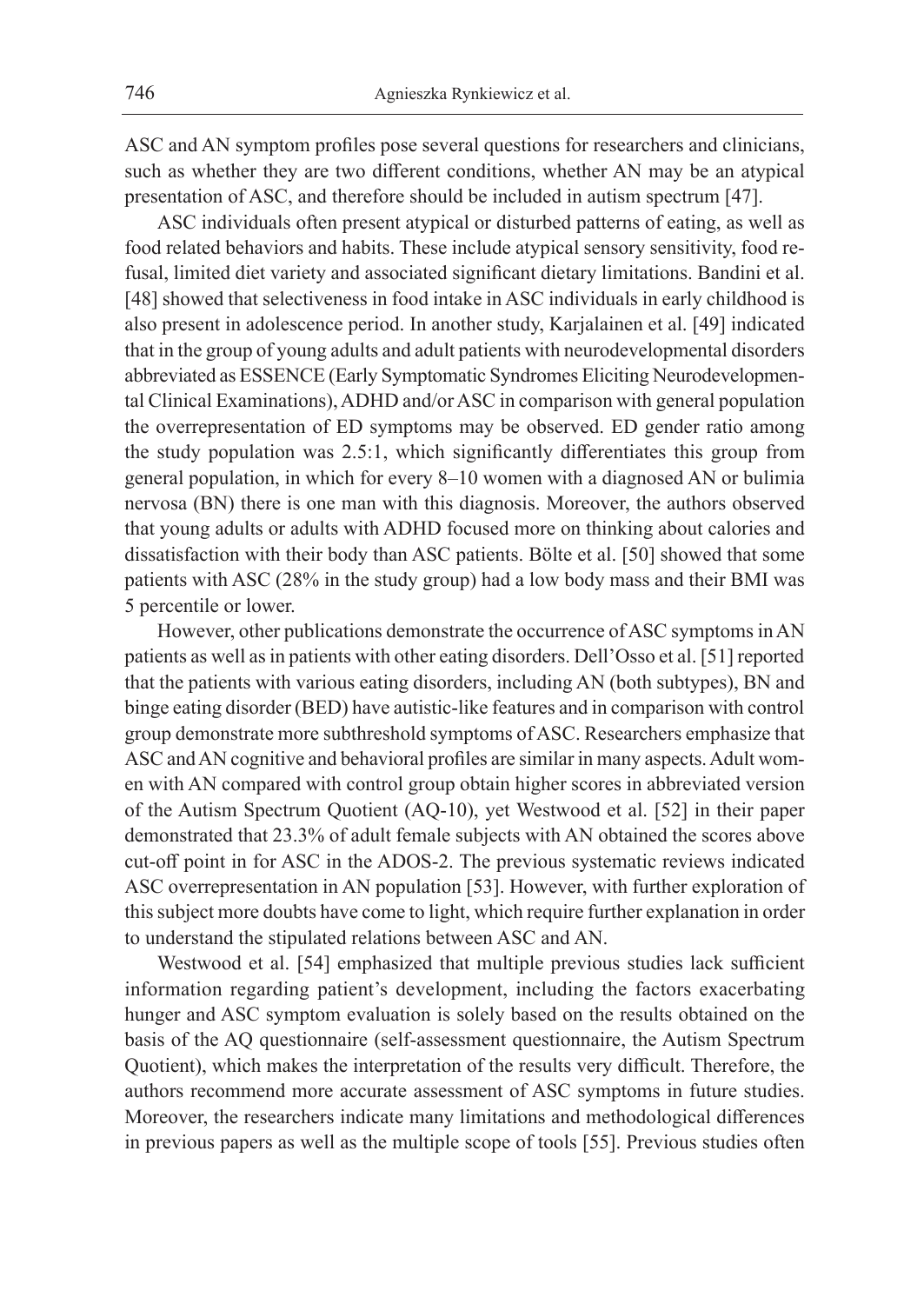evaluated adult patients and the data concerning their development was often limited. Similarly, the analysis of hunger effects on the obtained results was omitted and ASC symptom assessment was insufficient [53, 54]. The studies of younger population of patients and inclusion of the data concerning development did not show significant dependencies between autism and AN. Pooni et al. [56] focused on patients between 8 and 16 years of age with diagnosed eating disorders of early onset and also took into account their complete developmental history. They concluded that ASC diagnosis in the study group of patients with ED was not more frequent than in the control group. However, limited and repetitive behaviors as well as social isolation were more often found in ED group. Similarly, Rhind et al. [57] concluded that with regard to patient's developmental history only 4% of the study group of ED teenagers met ASC criteria.

Of particular importance is considering hunger confounders. As early as in 1950, Keys proved that many acute physiological, psychological and cognitive disturbances may be caused by hunger, as it is observed in AN individuals. The described abnormalities reflect many symptoms commonly associated with ASC. However, ASC-like symptoms are in this case eliminated by eating and normal body mass regain. This led the researchers to conclude that some of the observed similarities may be better understood as a 'state' (caused by transient hunger) than an associated 'trait' [57].

### **Adult women with autism**

A number of women with autism have written their autobiographies offering their advice and help to others on navigating the difficulties which girls and women with autism experience. These autobiographies confirm how difficult it is for adult women with autism to access appropriate support and being taken seriously by service providers who often do not believe these women can have this condition.

There are many undiagnosed adult mothers with autism who have been emerging and they give their insight into pregnancy and motherhood after receiving the official diagnosis [16]. The research on the sexuality among women with autism is rare and complicated with different cultural expectations and numerous taboos around this topic. Some women with autism report homosexuality while George and Stokes [10] report higher rates of homosexuality, bisexuality and asexuality among adults with autism. Rynkiewicz [3] and Ormond et al. [9] highlight importance of sensory difficulties which may also affect sexuality of females with autism. Women with autism are vulnerable because of their social naiveté and other difficulties due to autism. They are prone to sexual abuse and rape and, because of that, they need increased therapeutic support from those who work with this population [10, 16].

Many high-functioning women with autism are passionate about variety of topics and can have intense interests as well. However, the themes may not be traditionally linked to autism such as the literature, arts, languages, human or animal behavior, psychology, special education, speech and language therapy, medicine, fashion, cosmetics,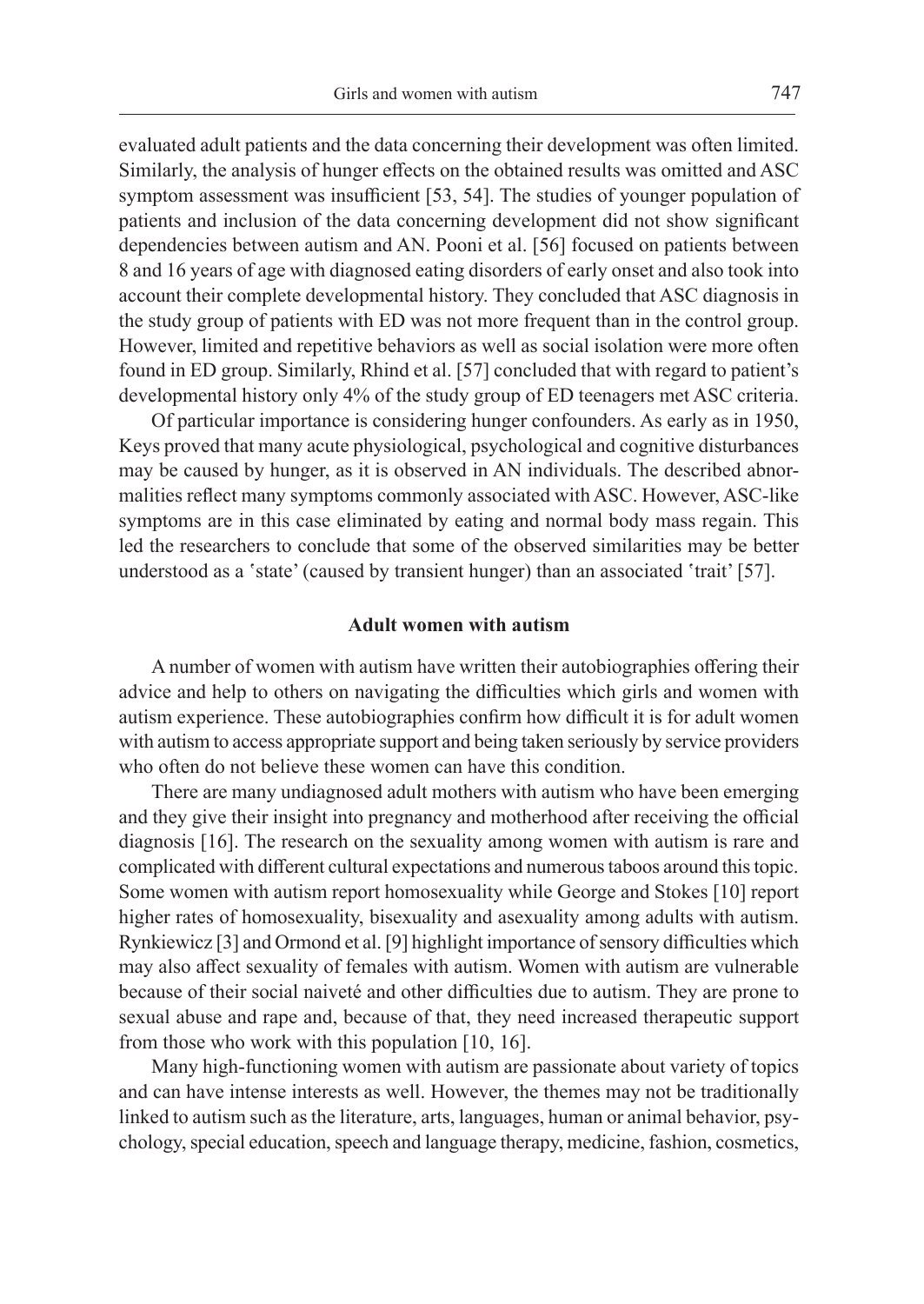theater, dance, etc. which are reported in literature [3, 9, 16]. Women with autism can become successful professionals and are recognized as high-class specialists in their field, and typically the area of their interest or expertise becomes the field of their employment [58]. However women with autism often struggle to maintain a long-term employment unless the appropriate support is provided [16, 58–60]. As Hendrickx [58] reports, the difficulties come from stress due to the social nuances and complexities in the workplace but also from the sensory overload they experience and which stem from their autism.

Recently there has been an increasing number of research focusing on sex differences in autism and females with autism spectrum. For the first time the abnormalities in the sensory profile were included to the DSM-5 autism criteria, which is beneficial for ASC female patients. At the same time, the awareness of the society, including medical professionals, about females with autism has been not sufficient or even low in many countries. Unfortunately, many girls and women with autism do not have access to therapy used in autism due to lack of the correct diagnosis or too late diagnosis, and there are still diagnostic instruments used in everyday practice which do not have the construct including the female autism phenotype thus not being sensitive enough to diagnose these patients properly [16]. However, timely diagnosis can reduce the difficulties that females with autism experience, allowing to better assess females' needs in the area of health, education, leisure, social relationships, and employment. [16, 59, 60].

# **References**

- 1. Baron-Cohen S. *ASD vs. ASC: Is one small letter important? IMFAR 2015. 14th Annual International Meeting For Autism Research. International Society for Autism Research (INSAR). Proceedings*. Salt Lake City, UT, USA; 2015.
- 2. Lai MC, Baron-Cohen S. *Identifying the lost generation of adults with autism spectrum conditions*. Lancet Psychiatry. 2015; 2(11): 1013–1027.
- 3. Rynkiewicz A. *Autism spectrum disorders in females. Sex/gender differences in clinical manifestation and co-existing psychopathology*. PhD Dissertation. Retrieved from Medical University of Gdansk Bibliography Database 2016; http://pbc.gda.pl/dlibra/docmetadata?id=54143&-from= publication.
- 4. Lai MC, Lombardo MV, Auyeung B, Chakrabarti B, Baron-Cohen S. *Sex/gender differences and autism: Setting the scene for future research.* J. Am. Acad. Child Adolesc. Psychiatry. 2015; 54(1): 11–24.
- 5. Rynkiewicz A, Schuller B, Marchi E, Piana S, Camurri A et al. *An investigation of the 'female camouflage effect' in autism using a computerized ADOS-2, and a test of sex/gender differences*. Mol. Autism. 2016; 7: 10.
- 6. Jacquemont S, Coe BP, Hersch M, Duyzend MH, Krumm N et al. *A higher mutational burden in females supports a "female protective model" in neurodevelopmental disorders*. Am. J. Hum. Genet. 2014; 94(3): 415-425.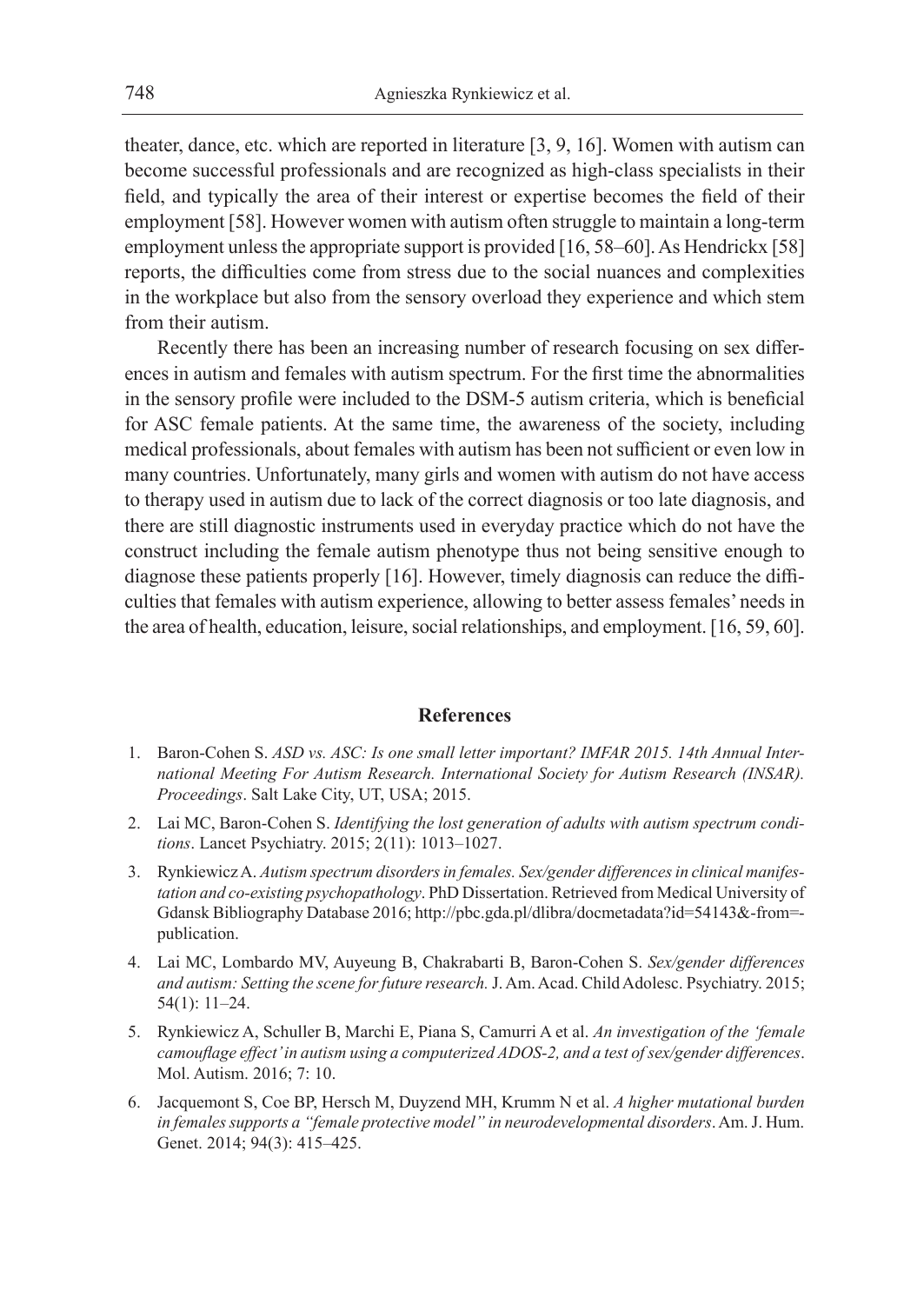- 7. Nichols S, Pulver Tetenbaum S, Moravcik GM. *Girls growing up on the autism spectrum: What parents and professionals should know about the pre-teen and teenage years*. London: Jessica Kingsley Publishers; 2009.
- 8. Rynkiewicz A, Łucka I. *Autism spectrum disorder (ASD) in girls. Co-occurring psychopathology. Sex differences in clinical manifestation*. Psychiatr. Pol. 2018; 52(4): 629–639.
- 9. Ormond S, Brownlow C, Garnett MS, Rynkiewicz A, Attwood T. *Profiling autism symptomatology: An exploration of the Q-ASC parental report scale in capturing sex differences in autism*. J. Autism Dev. Disord. 2018; 48(2): 389–403.
- 10. George R, Stokes MA. *Sexual orientation in Autism Spectrum Disorder*. Autism Res. 2017; 11(1): 133–141.
- 11. *Diagnostic and Statistical Manual of Mental Disorders: DSM-5*. Arlington, VA: American Psychiatric Publishing; 2013.
- 12. Mandy W, Meng-Chuan L. *Towards sex and gender-informed autism research*. Autism. 2017; 21(6): 643–645.
- 13. Kreiser NL, White SW. *ASD traits and co-occurring psychopathology: The moderating role of gender*. J. Autism. Dev. Disord. 2015; 45(12): 3932–3938.
- 14. Parish-Morris J, Liberman MY, Cieri C, Herrington JD, Yerys BE et al. *Linguistic camouflage in girls with autism spectrum disorder*. Mol. Autism. 2017; 8: 48.
- 15. Kirkovski M, Enticott PG, Fitzgerald PB. *A review of the role of female gender in autism spectrum disorders*. J. Autism Dev. Disord. 2013; 43(11): 2584–2603.
- 16. Rynkiewicz A, Lassalle A, King B, Smith R, Mazur A et al. *Females and autism*. Oxford Bibliographies in Childhood Studies. Ed. Heather Montgomery. New York: Oxford University Press. 2018.DOI: 10.1093/OBO/9780199791231-0209
- 17. Tierney S, Burns J, Kilbey E. *Looking behind the mask: Social coping strategies of girls on the autistic spectrum*. Res. Autism Spectr. Disord. 2016; 31(23): 73–83.
- 18. Scottish Intercollegiate Guidelines Network (SIGN). *Assessment, diagnosis and interventions for autism spectrum disorders. A national clinical guideline*. Edinburgh: SIGN; 2016. (SIGN publication no. 145). http://www.sign.ac.uk.
- 19. Lord C, Risi S, Lambrecht L, Cook EH, Leventhal BL et al. *The autism diagnostic observation schedule-generic: A standard measure of social and communication deficits associated with the spectrum of autism*. J. Autism Dev. Disord. 2000; 30(3): 205–223.
- 20. Lord C, Rutter M, DiLavore PC, Risi S, Gotham K, Bishop SI. *Autism diagnostic observation schedule, second edition (ADOS-2) manual (part 1) modules 1–4.* Torrace: Western Psychological Services; 2012.
- 21. Le Couteur A, Rutter M, Lord C, Rios P, Robertson S, Holdgrafer M et al. *Autism diagnostic interview: A standardised investigator-based instrument.* J. Autism Dev. Disord. 1989; 19(3): 363–387.
- 22. Rutter M, Bailey A, Lord C. *SCQ: Social Communication Questionnaire. Manual*. Los Angeles, CA: Western Psychological Services; 2010.
- 23. Lugnegård T, Hallerbäck MU, Gillberg C. *Psychiatric comorbidity in young adults with a clinical diagnosis of Asperger syndrome.* Res. Dev. Disabil. 2011; 32(5): 1910–1917.
- 24. Hedley D, Uljarević M. *Systematic review of suicide in Autism Spectrum Disorder: Current trends and implications*. Curr. Dev. Disord. Rep. 2018; 5(1): 65–76.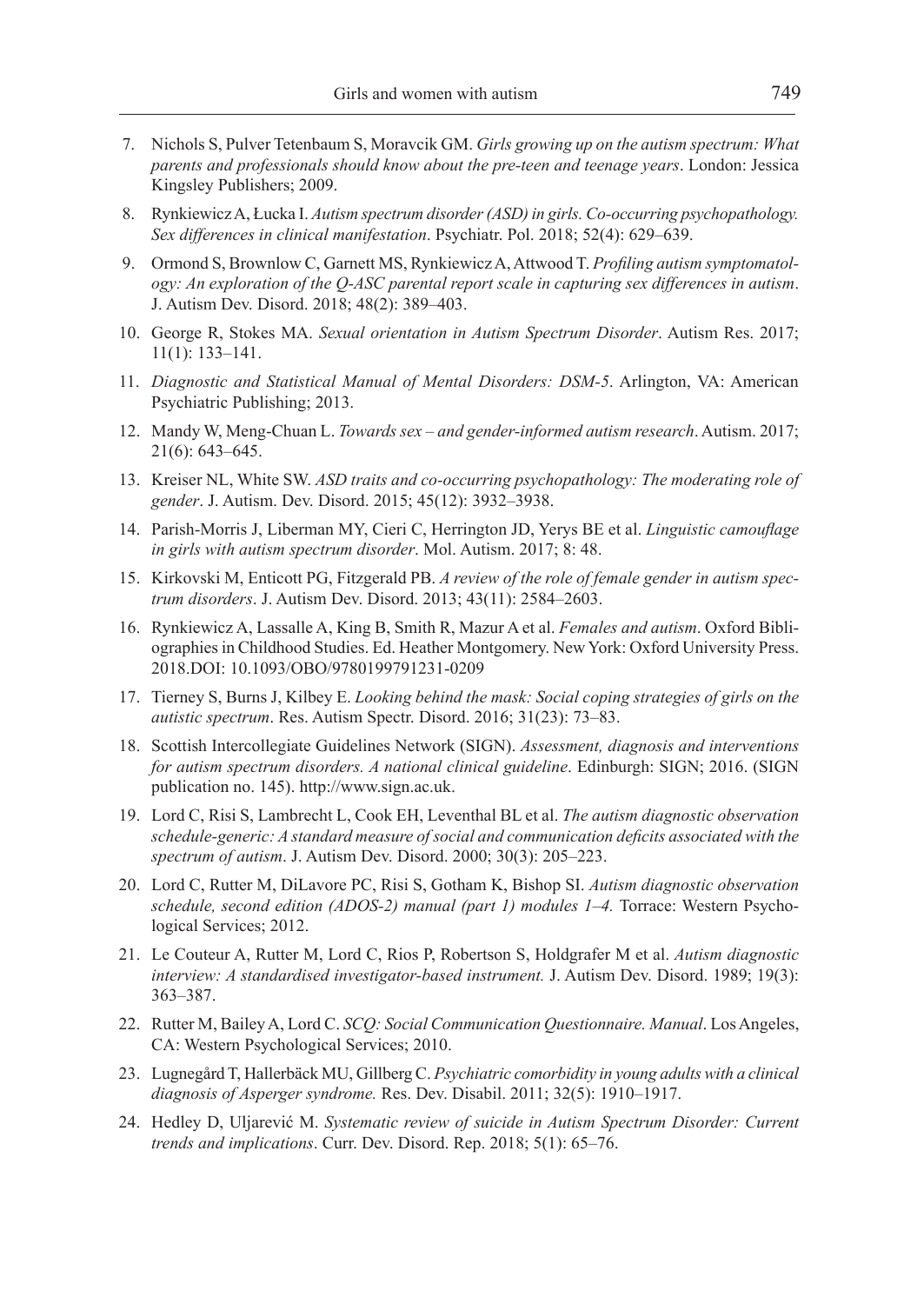- 25. Wu YT, Maenner MJ, Wiggins LD, Rice CE, Bradley CC et al. *Retention of autism spectrum disorder diagnosis: The role of co-occurring conditions in males and females*. Res. Autism Spectr. Disord. 2016; 25: 76–86.
- 26. Lundström S, Reichenberg A, Melke J, Råstam M, Kerekes N et al. *Autism spectrum disorders and coexisting disorders in a nationwide Swedish twin study*. J. Child Psychol. Psychiatry Allied Discip. 2015; 56(6): 702–710.
- 27. Stadnick N, Chlebowski C, Baker-Ericzén M, Dyson M, Garland A, Brookman-Frazee L. *Psychiatric comorbidity in autism spectrum disorder: Correspondence between mental health clinician report and structured parent interview.* Autism. 2017; 21(7): 841–851.
- 28. Borue X, Mazefsky C, Rooks BT, Strober M, Keller MB et al. *Longitudinal course of bipolar disorder in youth with high-functioning Autism Spectrum Disorder*. J. Am. Acad. Child Adolesc. Psychiatry. 2016; 55(12): 1064–1072.e6.
- 29. Frías A, Palma C, Farriols N. *Comorbidity in pediatric disorder: Prevalence, clinical impact, etiology and treatment.* J. Affect. Disord. 2015; 174: 378–389.
- 30. Baron-Cohen S, Scahill VL, Izaguirre J, Hornsey H, Robertson MM. *The prevalence of Gilles de la Tourette syndrome in children and adolescents with autism: A large scale study*. Psychol. Med. 1999; 29(5): 1151–1159.
- 31. Gillberg C, Billstedt E. *Autism and Asperger syndrome: Coexistence with other clinical disorders.*  Acta Psychiatr. Scand. 2000; 102(5): 321–330.
- 32. Canitano R, Vivanti G. *Tics and Tourette syndrome in autism spectrum disorders*. Autism. 2007; 11(1): 19–28.
- 33. Simonoff E, Pickles A, Charman T, Chandler S, Loucas T, Baird G. *Psychiatric disorders in children with autism spectrum disorders: Prevalence, comorbidity, and associated factors in a population-derived sample*. J. Am. Acad. Child Adolesc. Psychiatry. 2008; 47(8): 921–929.
- 34. Kalyva E, Kyriazi M, Vargiami E, Zafeiriou DI. *A review of co-occurrence of autism spectrum disorder and Tourette syndrome*. Res. Autism Spectr. Disord. 2016; 24: 39–51.
- 35. Pringsheim T, Hammer T. *Social behavior and comorbidity in children with tics*. Pediatr. Neurol. 2013; 49(6): 406–410.
- 36. Gjevik E, Eldevik S, Fjæran-Granum T, Sponheim E. *Kiddie-SADS reveals high rates of DSM-IV disorders in children and adolescents with autism spectrum disorders*. J. Autism Dev. Disord. 2011; 41(6): 761–769.
- 37. Darrow SM, Grados M, Sandor P, Hirschtritt ME, Illmann C et al. *Autism spectrum symptoms in a Tourette's Disorder Sample*. J. Am. Child Adolesc. Psychiatry. 2017; 56(7): 610–617.
- 38. May T, Brignell A, Hawi Z, Brereton A, Tonge B et al. *Trends in the Overlap of Autism Spectrum Disorder and Attention Deficit Hyperactivity Disorder: Prevalence, clinical management, language and genetics*. Curr. Dev. Disord. Rep. 2018; 5(1): 49–57.
- 39. Sinzig J, Walter D, Doepfner M. *Attention deficit/hyperactivity disorder in children and adolescents with autism spectrum disorder: Symptom or syndrome?* J. Atten. Disord. 2009; 13(2): 117–126.
- 40. Holtmann M, Bölte S, Poustka F. *Attention deficit hyperactivity disorder symptoms in pervasive developmental disorders: Association with autistic behavior domains and coexisting psychopathology*. Psychopathology. 2007; 40(3): 172–177.
- 41. Van Der Meer JMJ, Oerlemans AM, Van Steijn DJ, Lappenschaar MG, Sonneville de LM et al. *Are autism spectrum disorder and attention-deficit/hyperactivity disorder different mani-*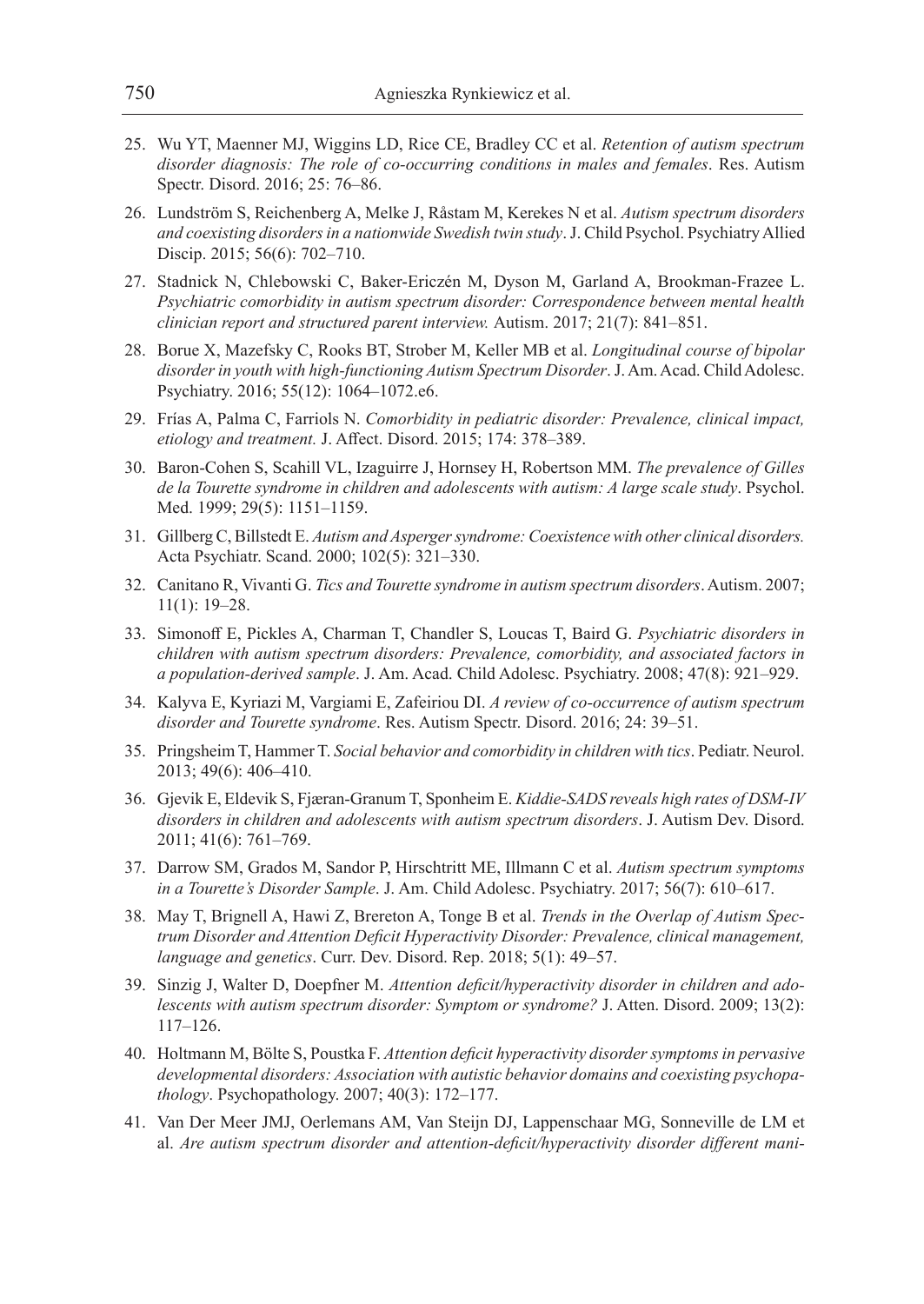*festations of one overarching disorder? Cognitive and symptom evidence from a clinical and population-based sample*. J. Am. Acad. Child Adolesc. Psychiatry. 2012; 51(11): 1160–1172.

- 42. Taylor MJ, Charman T, Robinson EB, Plomin R, Happé F et al. *Developmental associations between traits of autism spectrum disorder and attention deficit hyperactivity disorder: A genetically informative, longitudinal twin study.* Psychol. Med. 2013; 43(8): 1735–1746.
- 43. Miodovnik A, Harstad E, Sideridis G, Huntington N. *Timing of the diagnosis of Attention-Deficit/ Hyperactivity Disorder and Autism Spectrum Disorder*. Pediatrics. 2015; 136(4): e830–e837.
- 44. Jensen CM, Steinhausen HC. *Comorbid mental disorders in children and adolescents with attention-deficit/hyperactivity disorder in a large nationwide study*. ADHD Atten. Deficit Hyperact. Disord. 2015; 7(1): 27–38.
- 45. Zablotsky B, Bramlett MD, Blumberg SJ. *The co-occurrence of Autism Spectrum Disorder in children with ADHD.* J. Atten. Disord. 2017; 108705471771363. Doi: 10.1177/1087054717713638. [Epub ahead of print].
- 46. Gillberg C. *Are autism and anorexia nervosa related?* Br. J. Psychiatry. 1983; 142(4): 428.
- 47. Oldershaw A, Treasure J, Hambrook D, Tchanturia K, Schmidt U. *Is anorexia nervosa a version of autism spectrum disorders?* Eur. Eat. Disord. Rev. 2011; 19(6): 462–474.
- 48. Bandini LG, Curtin C, Phillips S, Anderson SE, Maslin M, Must A. *Changes in food selectivity in children with Autism Spectrum Disorder*. J. Autism Dev. Disord. 2017; 47(2): 439–446.
- 49. Karjalainen L, Gillberga C, Råstamd M, Wentza E. *Eating disorders and eating pathology in young adult and adult patients with ESSENCE*. Compr. Psychiatry. 2016; 66: 79–86.
- 50. Bӧlte S, Ozkara N, Poustka F. *Autism Spectrum Disorders and low body weight: Is there really a systematic association?* Int. J. Eat. Disord. 2002; 31(3): 349–351.
- 51. Dell'Osso L, Carpita B, Gesi C, Cremone IM, Corsi M, Massimetti E et al. *Subthreshold autism spectrum disorder in patients with eating disorders*. Compr. Psychiatry. 2018; 81: 66–72.
- 52. Westwood H, Mandy W, Tchanturia K. *Clinical evaluation of autistic symptoms in women with anorexia nervosa*. Mol. Autism. 2017; 8: 12.
- 53. Huke V, Turk J, Saeidi S, Kent A, Morgan JF. *Autism spectrum disorders in eating disorder populations: A systematic review*. Eur. Eat. Disorders Rev. 2013; 21(5): 345–351.
- 54. Westwood H, Eisler I, Mandy W, Leppanen J, Treasure J, Tchanturia K. *Using the Autism-Spectrum Quotient to Measure Autistic Traits in Anorexia Nervosa: A systematic review and meta-Analysis*. J. Autism Dev. Disord. 2016; 46(3): 964–977.
- 55. Westwood H, Tchanturia K. *Autism Spectrum Disorder in Anorexia Nervosa: An updated literature review.* Curr. Psychiatry Rep. 2017; 19(7): 41.
- 56. Pooni J, Ninteman A, Bryant-Waugh R, Nicholls D, Mandy W. *Investigating autism spectrum disorder and autistic traits in early onset eating disorder*. Int. J. Eat. Disord. 2012; 45(4): 583–591.
- 57. Rhind C, Bonfioli E, Hibbs R, Goddard E, Macdonald P, Gowers S et al. *An examination of autism spectrum traits in adolescents with anorexia nervosa and their parents*. Mol. Autism. 2014; 5(1): 56.
- 58. Hendrickx S. *Women and girls with Autism Spectrum Disorder. Understanding life experiences from early childhood to old age*. London: Jessica Kingsley Publishers; 2015.
- 59. Baldwin S, Costley D. *The experiences and needs of female adults with high-functioning autism spectrum disorder*. Autism. 2015; 20(4): 483–495.